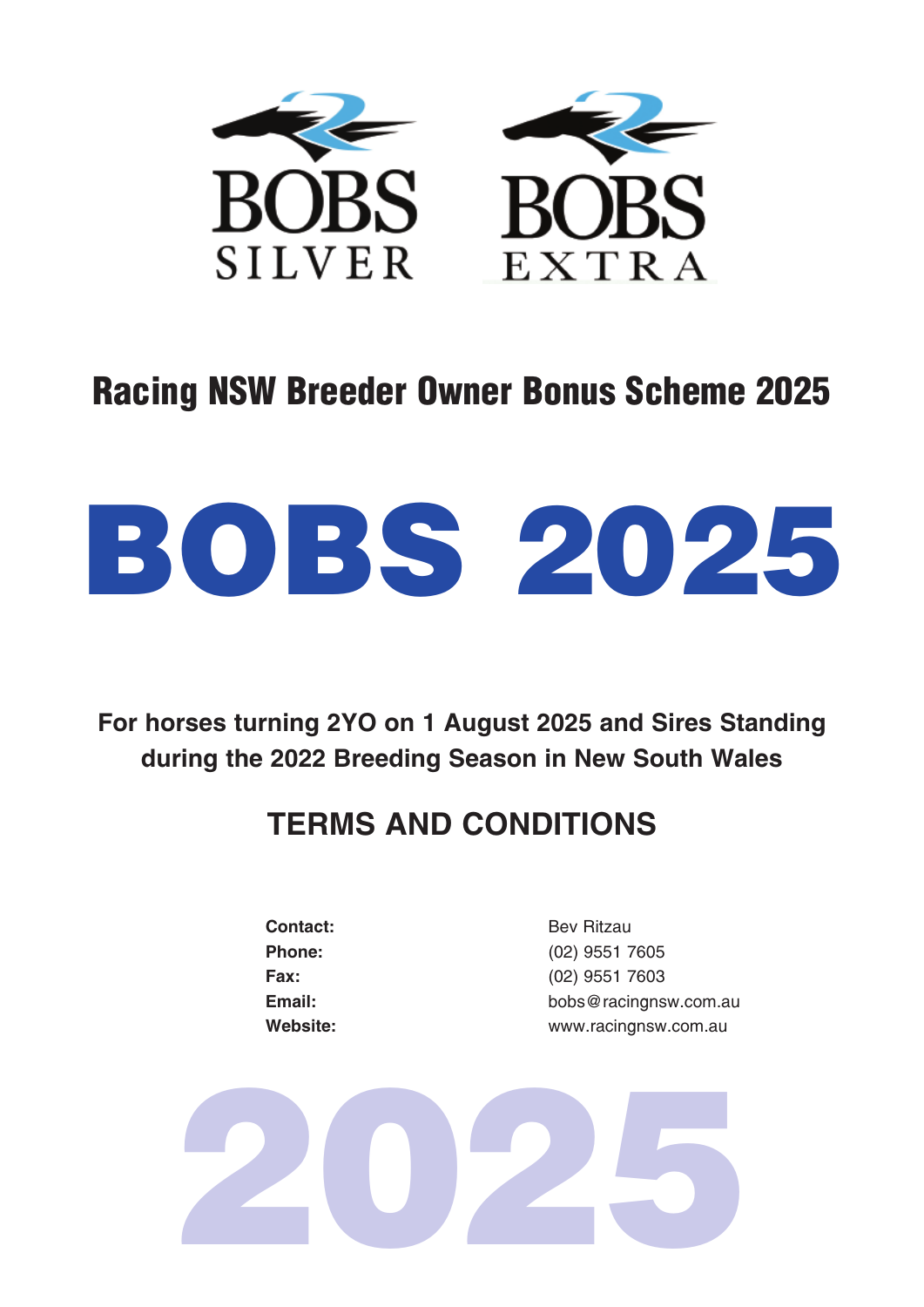Terms and Conditions

Racing NSW Breeder Owner Bonus Scheme (BOBS) BOBS 2025

Listed below are the terms and conditions of the Racing NSW Breeder Owner Bonus Scheme (BOBS). Please read the terms and conditions before you proceed with your nomination.

#### **DEFINITION**

In these terms and conditions any reference to "Owner" of a horse is that person or persons defined as the "Nominator" in Australian Rules of Racing AR1, namely;

"Nominator" means any owner or if the horse is leased any lessee by or on whose behalf a horse is entered and includes any Registered Manager for a Company and any trustee for a Syndicate and any person exercising the rights of a nominator under the Rules by reason of the death of a nominator, the sale of a horse with engagements, the termination of a lease or otherwise.

#### THE SCHEME

- 1. The scheme is the Racing NSW Breeder Owner Bonus Scheme (BOBS) and is open to eligible horses during their 2YO and 3YO racing seasons.
- 2. The scheme is administered by Racing NSW.
- 3. The scheme is subject to the Rules of Racing of Racing NSW, incorporating the Australian Rules and Local Rules of Racing.
- 4. BOBS 2025 is open to eligible horses turning 2YO in 2025.

#### SIRE CONTRIBUTION

- 5. A stallion may be nominated to the scheme if it is intended to stand the stallion in NSW for the 2022 covering season.
- 6. Nominations for stallions close on 30 June 2022.
- 7. Nomination of a stallion is by way of a Sire Contribution.
- 8. For stallions nominated by 30 June 2022, the Sire Contribution equals the sum of the Advertised Service Fee (ASF), except that where the ASF is greater than \$72,000, an Adjusted ASF applies. Where it applies, the Adjusted ASF will equal to \$72,000 plus 10% of the ASF in excess of \$72,000.
- 9. For stallions nominated after 30 June 2022, (for the reasons set out below) the amount of the Sire Contribution shall be two times the amount of the Advertised Service Fee (ASF), except that where the ASF is greater than \$72,000, an Adjusted ASF applies. Where it applies, the Adjusted ASF will equal to \$72,000 plus 10% of the ASF in excess of \$72,000:
	- a. A stallion is retired to stud after 30 June 2022, or;
	- b. Arrangements for a sire to stand in NSW have not been confirmed before 30 June 2022, or;
	- c. A person or firm that does not have a beneficial interest in the stallion is seeking to nominate a stallion to the scheme prior to 1 September 2022, the commencement of the season.
- 10. On approval by Racing NSW, payment of the Sire Contribution for BOBS 2025 may be deferred until 30 June 2023. **Racing NSW will only approve the deferment of a Sire Contribution if all previous Contributions have been paid in full (other than in exceptional circumstances).**
- 11. Where a nominator fails to pay a deferred Sire Contribution by the date required, that person or firm will be placed on the Forfeit List under the Rules of Racing, and the stallion and the progeny of the stallion may be deemed ineligible for the scheme.
- 12. The Advertised Service Fee is that amount which it is intended that the service fee be advertised, or that amount which is already being advertised, or notified to the Keeper of the Stud Book. For the avoidance of doubt, the Advertised Service Fee is not the amount which may have been actually charged to an owner for the service of a mare by a stallion.
- 13. The amount of a Sire Contribution is inclusive of GST and is determined as the amount of the Advertised Service Fee for the coming season.
- 14. Despite the amount of any Advertised Service Fee, the minimum Advertised Service Fee for all stallions is deemed to be \$1,100 (inclusive of GST).
- 15. Where a service fee is not publicly advertised for a stallion, or where the amount of the Advertised Service Fee (inclusive of GST) is in dispute, Racing NSW will deem an amount to be the Advertised Service Fee (inclusive of GST) after consulting at least two reputable bloodstock agents who will base their opinion in regard to service fees generally and how a stallion would have stood in the current environment, and examining stallion returns lodged with the Keeper of the Stud Book.
- 16. Where a stallion is nominated for BOBS 2025 and circumstances which adversely impact on the ability of a stallion to service mares including but not limited to sickness, travel problems, infertility, death, export, import or retirement occur, the stallion nominator may make application for a refund or waiver of part or all of the Sire Contribution. The amount of any refund or waiver, if any, is at the entire discretion of Racing NSW.
- 17. If in the period after the date of nomination and before 1 September 2022 , an amount advertised as the service fee for a stallion is greater than the amount listed by the nominator as the Advertised Service Fee, then the following shall apply:
	- a. The nominator will be required to pay to the scheme an amount two times the difference in price;
	- b. During the period that the amount remains unpaid, the nominator shall forfeit all bonuses that he or she would otherwise be entitled to receive;
	- c. Forfeited bonuses will be retained by the scheme. Once forfeited, bonuses will remain forfeited. (For the avoidance of doubt, forfeited bonuses do not offset any amount payable under clause 17a. above);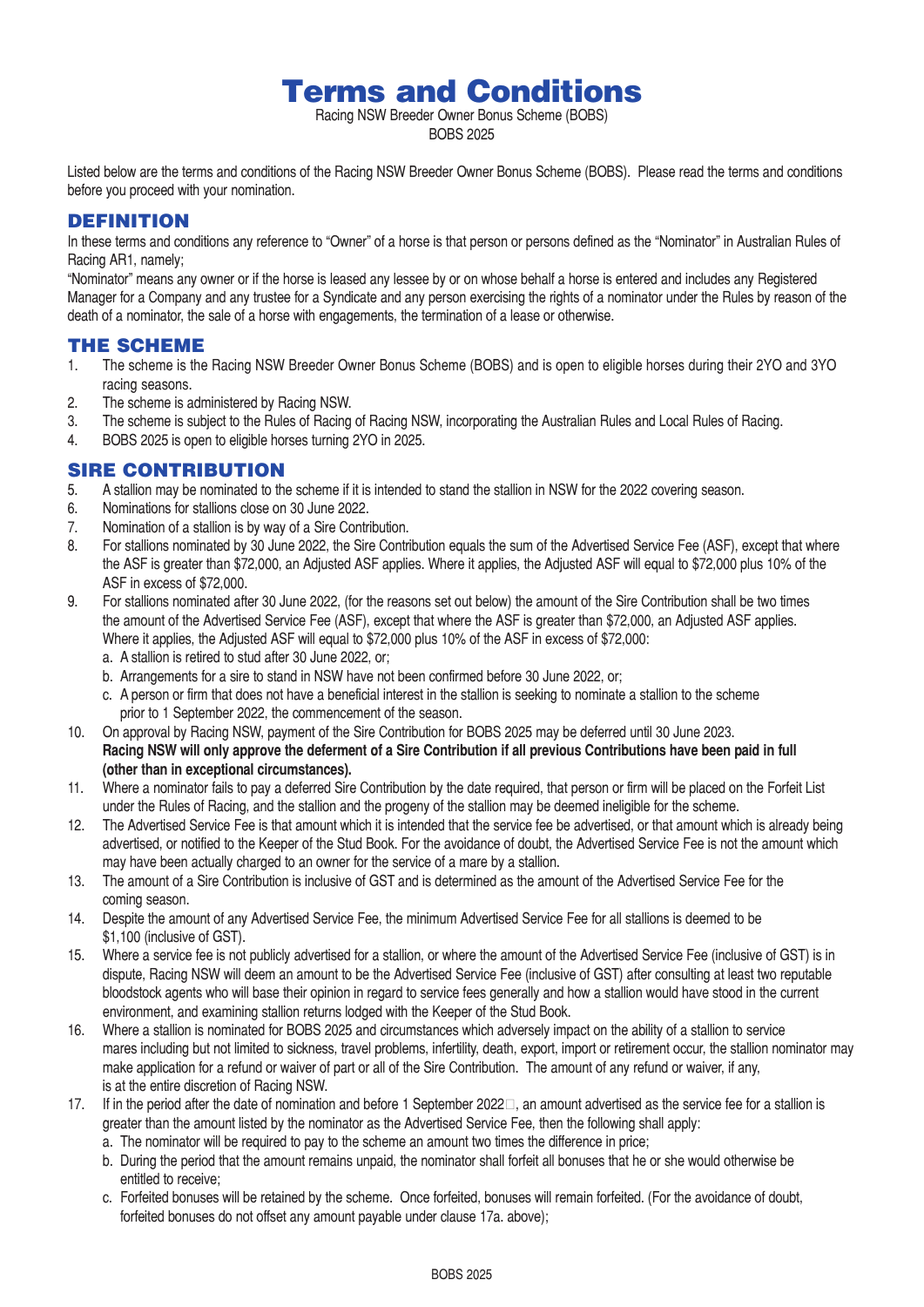18. The Sire Contribution may be paid by any person or firm. (For the avoidance of doubt, a Sire Contribution can be paid by a person or firm who is not the beneficial owner of the stallion.) If two or more nominations for the same sire are received from separate persons or firms, and the entitlement of the other party to nominate has been challenged, Racing NSW will take consideration of any beneficial interest in the stallion as part of its reckoning of preference.

#### NOMINATION OF A HORSE

- 19. For a horse to be eligible for the scheme, the following applies:
	- a. Its sire must be nominated for the scheme, and;
		- b. The horse must have been conceived in NSW, provided that;
	- c. The progeny of a stallion nominated under clause 9(b) is eligible for the scheme.
- 20. Nomination of a horse is by way of lodgement of the relevant form and payment of a fee. Nominations will be taken during the period 1 April 2025 and 1 September 2025 at a fee of **\$990** (inclusive of GST).

Late nominations lodged after 1 September 2025 will be at a fee of **\$5,500** (inclusive of GST).

A horse cannot be nominated for BOBS once it has turned 3YO.

Provided that in the case of late nominations, the nomination of a horse made within one month of the sire contribution having been paid for its sire shall be at a fee of **\$990** (inclusive of GST).

**BOBS EXTRA applies to races 1800m or more** (excluding Group and Listed races), where these are won by BOBS EXTRA racehorses aged four-years-old and older.

Horses nominating for BOBS 2025 (turning 2YO at 1st August 2025) will have the option of expanding their nomination to include BOBS EXTRA and races for this series will commence from 1st August 2027 (when these horses have turned 4YO).

Nomination fee for BOBS *EXTRA* is **\$840**, plus **\$990** to enter the incumbent BOBS Series (total of **\$1,830**). No late nominations are allowed for BOBS *EXTRA*.

#### **TERMS**

- 21. The owner of a horse is that person or persons defined as the "nominator" in Australian Rules of Racing AR1.
- 22. The stallion nominator is that person or firm who paid the Sire Contribution.
- 23. The trainer is that person in whose name the horse raced when it won the event.
- 24. The jockey is that person who rode the horse when it won the event.
- 25. Payment of bonuses shall be made by Racing NSW through its Stakes Payment System.
- 26. The bonus is not a prize for the purposes of the Rules of Racing. The bonus is not prizemoney to be taken into account when deciding the eligibility of a horse or the balloting conditions applicable to a race.
- 27. If a BOBS horse runs a dead heat for a win, the bonus or credit available shall be divided by the number of BOBS horses that dead heated and paid awarded according to that proportion. (For the avoidance of doubt, if only one of the horses that dead heated is a BOBS horse, then that horse will receive the whole of the bonus or credit available).
- 28. For the purpose of lease rental, a BOBS bonus is monies received for winning a race and is not a starters' incentive scheme payment, breeders' bonus payment, stallion service or Sales Company unplaced starter's payment. For the avoidance of doubt:

a. A lessor is entitled to the agreed rental percentage of the gross value of the bonus, irrespective of who paid the nomination for the horse;

b. The table below gives an example of the distribution for a midweek metropolitan race bonus where the agreed lease rental is 20% of the gross value of all monies won by the horse:

| <b>Recipient</b>   | <b>Amount</b> |
|--------------------|---------------|
| Lessor             | \$2,000       |
| Other BOBS Bonuses | \$2,500       |
| <b>Trainer</b>     | \$500         |
| Jockey             | \$250         |
| Lessee             | \$6,000       |
| Total              | \$11,250      |

The distribution of bonus payments for BOBS *EXTRA* will be as per the above schedule, except that Other BOBS Bonus is not payable on BOBS Extra bonuses. Racing NSW will retain this amount for administrative purposes.